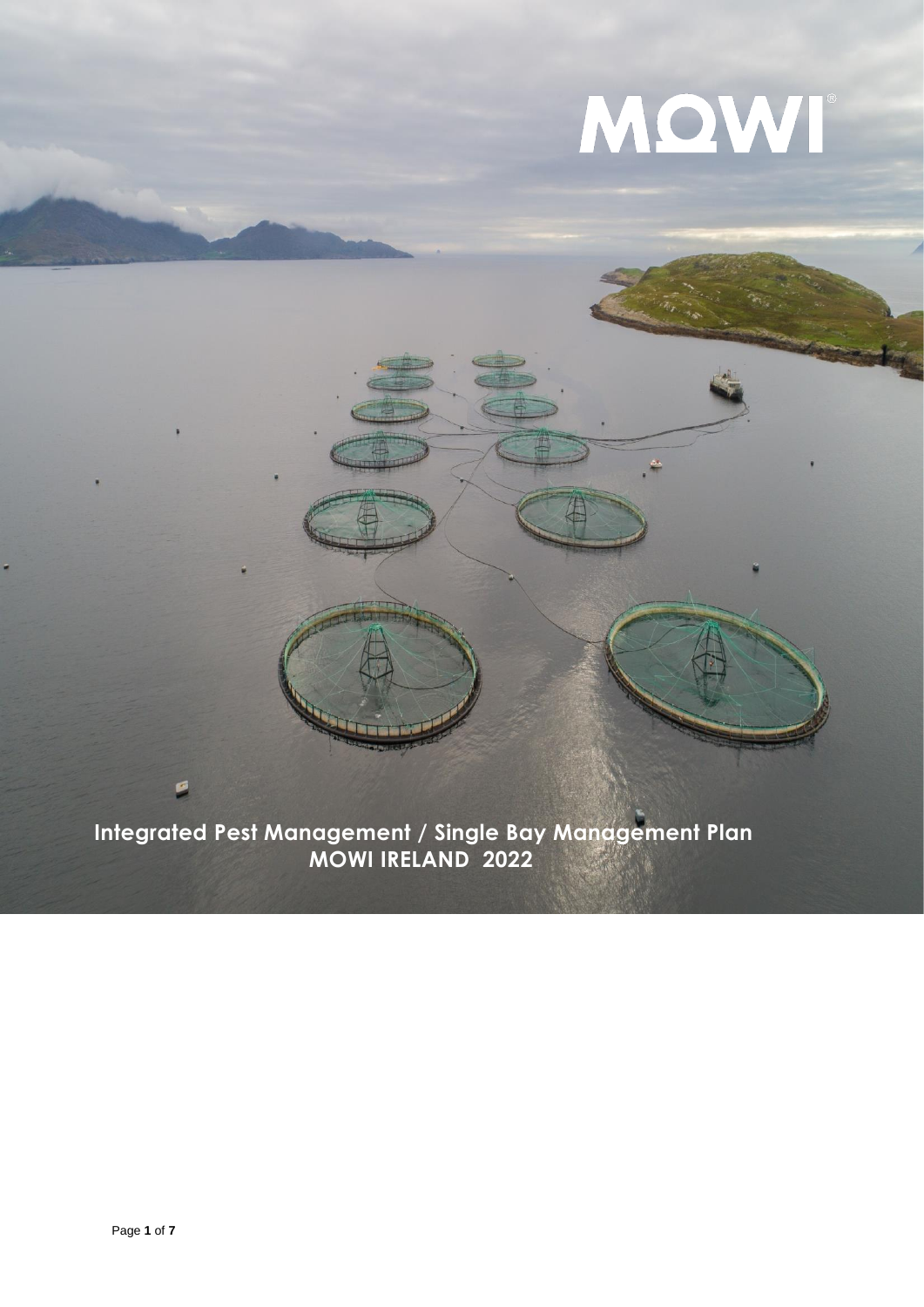

# **Introduction**

Single Bay Management arrangements for fin-fish farms are designed to co-ordinate husbandry practices in such a way that best practice is followed and that stocking, fallowing and treatment regimens on individual farms are compatible with the arrangements on neighbouring farms. The goal is to ensure that practices on individual farms act synergistically to enhance the beneficial effects to the bay as a whole. A major component in this process is the build-up of a communication network between the operators. The non-confrontational environment of SBM meetings between licensed operators has proved a valuable forum in the process of conflict resolution and avoidance both within the industry and between the industry and its neighbours. The SBM process has proved very effective in enhancing the efficacy of lice control and in reducing the overall incidence of disease in the stocks. Single Bay Management plans are subject to revision for each production cycle. This arises out of changes in production plans related to:

- New license applications
- In response to changing markets
- New husbandry requirements
- Both internal company restructuring and inter-company agreement

Crucial elements in the success of this plan are identified as;

- separation of generations
- fallowing of sites in between different year classes
- strategic application of chemotherapeutants
- good fish health management
- close co-operation between farms

This management strategy was endorsed by the then Dept. of Marine, the Sea Trout Task Force and the Irish Salmon Growers Association as fundamental to the rational management of the salmon farming industry. This practice has since been re-enforced with the introduction by the Department of Agriculture, Fisheries and Food (DAFF) of "A strategy for improved pest control on Irish salmon farms", published in May 2008, revised 2010. This strategy seeks to establish a new role for SBM (Single Bay Management) as a focus for management cells to manage sea lice control at a local and regional level

This plan outlines how Mowi Ireland (MI) intends to control sea lice infestations at all of its Sea farms in Ireland. This plan is approved by the Mowi Ireland Fish Health Manager.

**Sandra Vesanto**

S. Veranto

Fish Health Manager & Veterinarian

MOWI IRELAND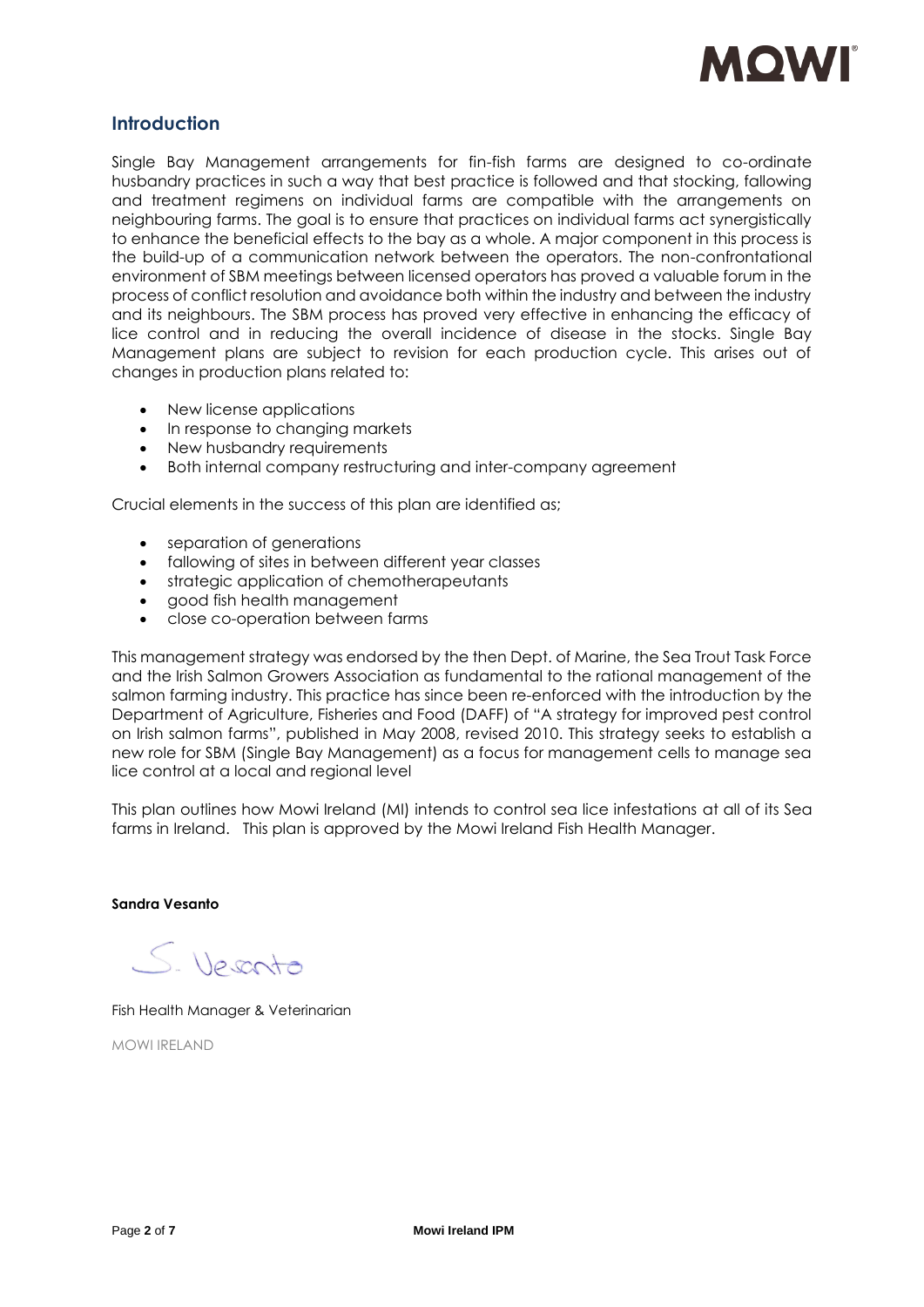

# **Monitoring of Sea lice:**

The lice monitoring methodology set down in DAFM Protocol No. 3 comprises the inspection and sampling of fish on every salmonid farm site in each Single Bay Management Area a minimum of fourteen times per annum. Inspections must be carried out monthly, with the following exceptions: -

- During the "susceptible spring period" for migrating wild salmonid smolt, especially sea trout smolt, during March to May, when there are two inspections per month.
- Over the two-month period of December to January, when lice growth is slow and therefore only one inspection is required.

On each inspection, two samples of 30 fish are taken, under standard conditions. The first sample is taken from a standard pen, sampled on every inspection, whilst the second is taken from another pen, selected at random.

In addition to the statutory monitoring of Sea lice, Mowi Ireland will examine at least 20 fish from each salmon pen, every week. During the susceptible spring period, if levels of ovigerous female lice numbers reach an average of 0.5 per fish and/or a total of 5 *Lepeophtheirus salmonis* lice per fish then a treatment is mandatory. At all other times of the year the treatment trigger level is 2.0 ovigerous lice per fish. If a therapeutic lice treatment is required this is subject to organic regulations concerning allopathic treatments which includes notification to the organic control bodies.

# **Strategies to combat sea lice infestation in Mowi Ireland Sea farms.**

# **Health status of input stock**

All salmon stock introduced into Mowi sea sites will comply with;

- I. Commission Delegated Regulation (EU) 2020/691 of 30 January 2020 supplementing Regulation (EU) 2016/429 of the European Parliament and of Council as regards rules for aquaculture establishments and transporters of aquatic animals
- II. European Communities (Health of Aquaculture Animals and Products) regulations 2008 (S.I. No 261 of 2008), as amended by the European Communities (Health and Aquaculture Animals and Products) (Amendment) Regulations 2010 (S.I. No 398 of 2010), 2011 (S.I. No 430 of 2011) and 2015 (S.I. No 23 of 2015).
- III. EC Council Directive 2001/82/EC and SI 144 of 2007 (Animal Remedies Regulations).
- IV. Commission Regulation (EC) No 1069/2009 of the European Parliament and of the Council of 21 October 2009 as amended in Regulation (EU) 2019/1009, laying down health rules as regards animal by-products and derived products not intended for human consumption and repealing Regulation (EC) No 1774/2002 (Animal by-products Regulation).
- V. Commission Regulation (EU) No 142/2011 of 25 February 2011 implementing Regulation (EC) No 1069/2009 of the European Parliament and of the Council.

Prior to sea transfer, all salmon smolts will be inspected and certified as disease and parasite free. All such movements into and within salmon production areas shall be notified to the Fish Health section of the Marine Institute.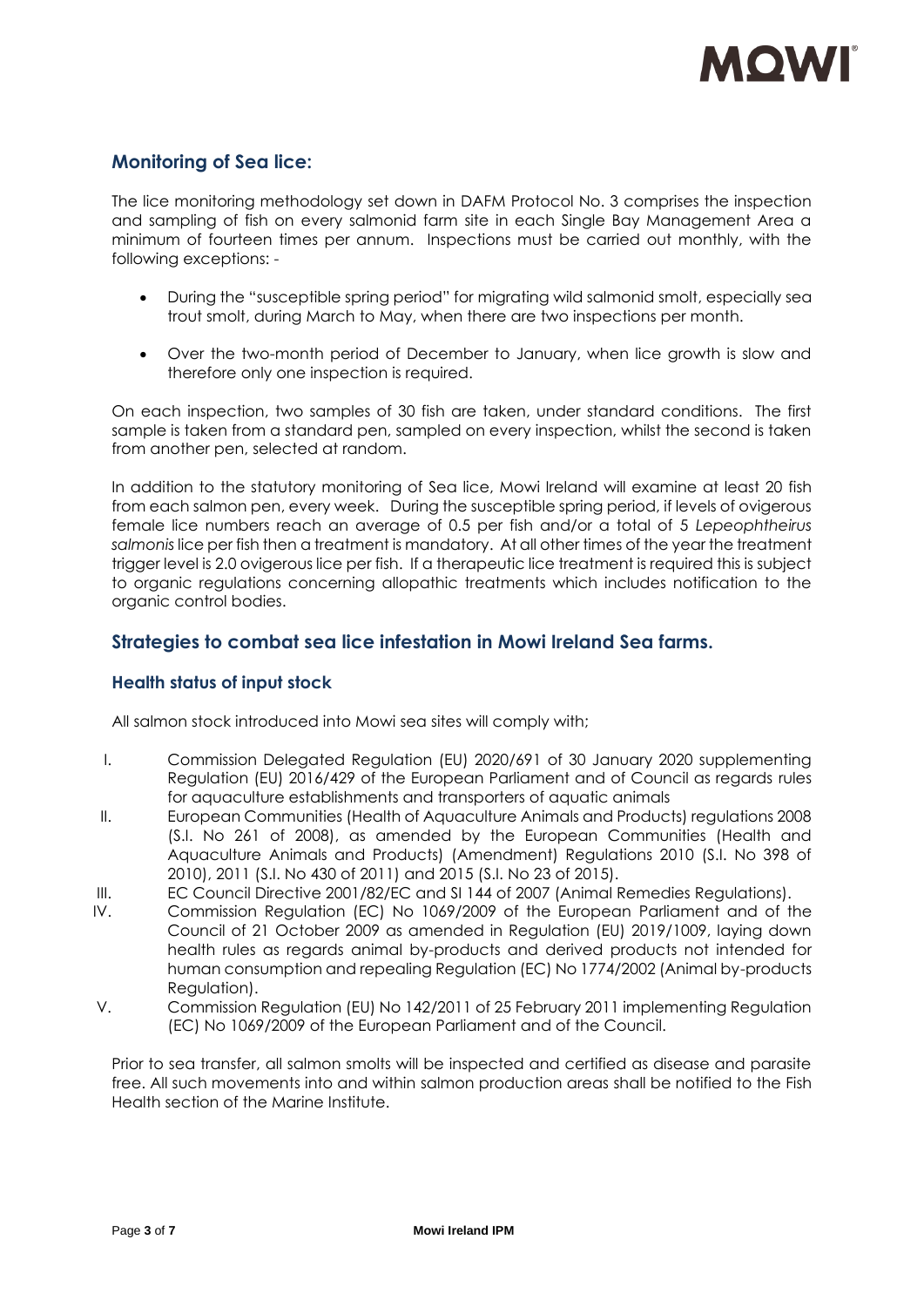

## **Management and disposal of biological wastes**

Dead fish and runts will be removed regularly, to maintain the health of stocks. The frequency of mortality dives will be determined by the site manager based on time of year and numbers/type of mortalities but at minimum this will be weekly. Records of mortalities shall be maintained for each pen. All dead fish will be sent to an approved Animal By-Product Management Facility.

Where harvesting is carried out at sea, all harvest water including blood will be collected with harvest fish in the wells of the harvest vessel. Thereafter all fish and waste products will be transferred to insulated food tankers and transported by road to the Mowi fish processing plant at Rinmore, Co. Donegal. Blood and waste water are treated in a licenced, on-site effluent treatment facility at the Rinmore plant.

#### **Non-medicinal sea lice management:**

#### *Cleaner fish*

Mowi Ireland has developed a non-medicinal strategy to control sea lice using cleaner fish. This is the preferred strategy for managing sea lice infestations. Cleaner fish are species which display a natural behaviour of removing parasites and dead skin from other fish species in the wild. The main interest is in wrasse of the genus *Labroides*, of which there are a number of species indigenous to European waters, and the Lumpsucker fish (*Cyclopterus lumpus*) are also used for this purpose.

Mowi Ireland will endeavour to stock all sea sites with cleaner fish. This will involve the stocking of wrasse and Lumpsucker at a minimum stocking rate of 7% of the salmon pen population. Cleaner fish are already deployed in Mowi farms in Ireland with good success. Results to date illustrate that cleaner fish will maintain ovigerous lice levels on salmon in pens at below 0.1 lice per fish. It also has the beneficial effect of radically reducing the use of chemical treatments and, therefore, treatment dispersal. Mowi Ireland's objective is to have a 100% supply of hatchery-reared cleaner fish, available for all its sites, by 2023.

At Mowi sea farms, wrasse cleaner fish will be deployed from the first week in June at a ratio of at least 7 cleaner fish per 100 salmon. Wrasse will only be sourced using locally caught species and using local fishers, or farmed wrasse whenever possible. Since wrasse hibernate during winter months, the site will be stocked with hatchery reared lumpfish sourced from commercial rearing facilities in Ireland and Wales (Mowi owned) between November and May at the same rate. As a precaution, cleaner fish are removed from the pens before size-grading of salmon, freshwater bath treatments and when fasting salmon prior to harvest. All cleaner fish can be re-captured using baited lobster pots or creels.

There are five species of wrasse found in Irish waters. These are the Ballan wrasse (*Labrus bergylta*), the Goldsinny wrasse (*Ctenolabrus rupestrus*), the corkwing wrasse (*Symphodus melops*), the rock cook wrasse (*Centrolabrus exoletus*) and the cuckoo wrasse (*Labrus mixtus*). All five species have been found to be efficient in the removal of sea lice from salmon and can be accepted by fishermen for use in sea pens.

The increased use of cleaner fish, namely wrasse and lumpfish, for the control of sea lice, brings with it an onus of responsibility for the health and welfare of the cleaner fish species and of the salmon alike. Of paramount importance – whether the cleaner fish are wild or cultured in origin – is the prevention and control of disease and pathogens and the welfare of the fish.

In order to achieve this in accordance with industry standards and Mowi's code of best practice, the following are guidelines in relation to the culture, capture and subsequent maintenance of cleaner fish for use in salmon aquaculture: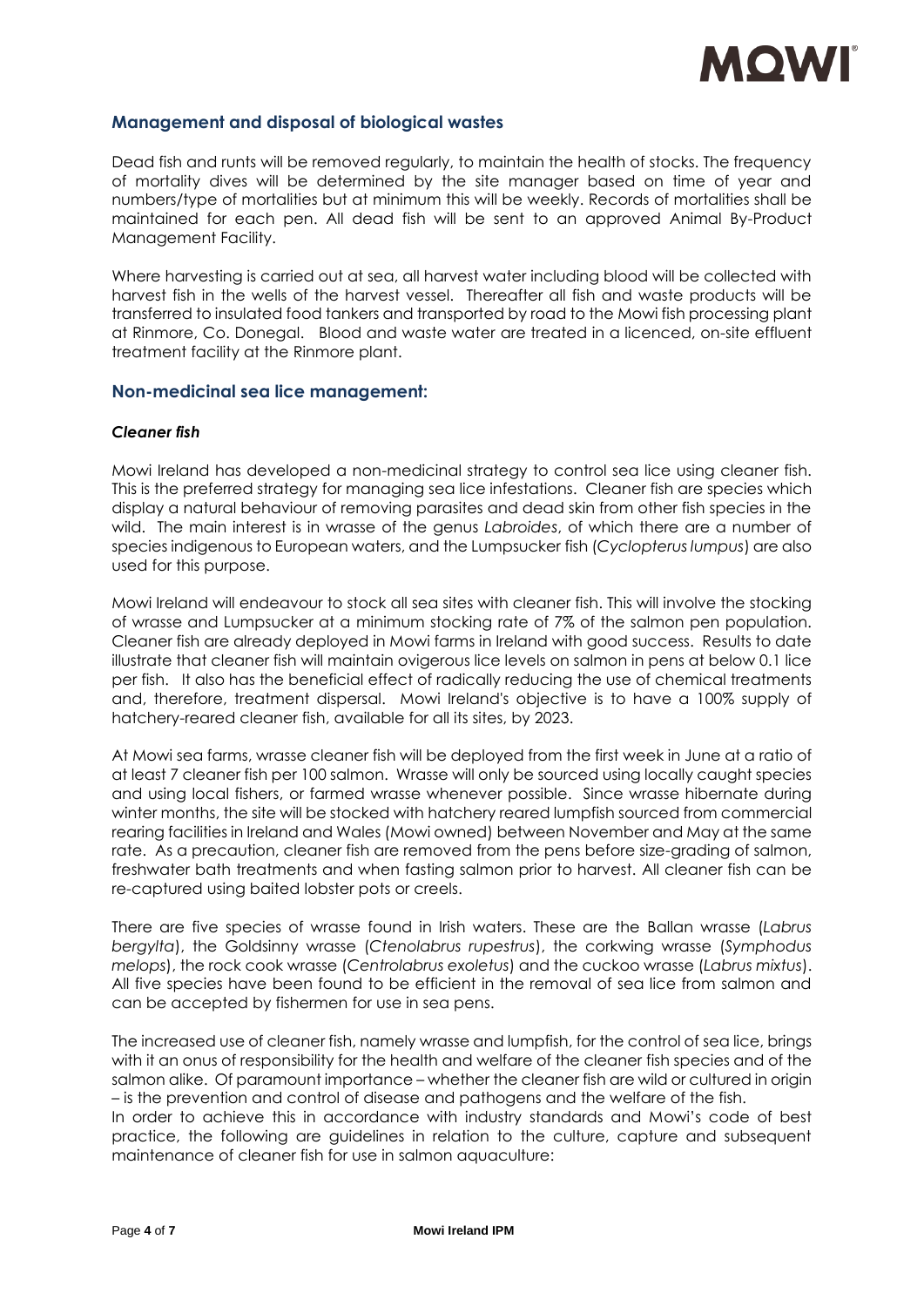

- Cleaner fish will not be fished within 1km of a sea farm.
- Cleaner fish will not be sourced from areas where there are outbreaks of clinical disease in salmon populations.
- Cleaner fish should be sourced locally from within a bay/sea loch. For biosecurity purposes, the capture and deployment of cleaner fish shall be confined to the local bay area compartments;

Since it is not practical to collect and store cleaner fish prior to stocking on salmon sites, the fish health section of the Marine Institute will be notified, at least two weeks in advance of the cleaner fish collection and deployment season, of the proposed cleaner fish stocking plan at [notification@marine.ie.](mailto:notification@marine.ie)

## *Mechanical Methods:*

Another non-chemical treatment method has been developed by Mowi called HydroLicer®. Salmon are pumped gently into a pipe. They swim against water current and travel down the pipe, tail first. Seawater jets are directed in a special flow pattern into the pipe flow, towards the tails of the salmon, as they pass. The jet is insufficient to stop the salmon from passing through the pipe but is powerful enough to strip sea lice off the salmon. This is achieved because each louse is only attached to the salmon by a suction cup on its thorax. The jets lift the abdomen of each louse, which is not attached and this dislodges the lice from the salmon as they pass. Detached lice are removed and destroyed automatically whilst the deloused salmon are returned to their pen.

The Thermolicer is a non-chemical treatment method used by Mowi Ireland as well. Fish are pumped gently aboard and swim through a section of warmer water (usually between 30 - 33ºC). Salmon will stay in this section for a maximum of 30 seconds, which avoids unnecessary stress for the fish. However, exposing the sea lice to this lukewarm water has a stunning effect that makes the lice dislodge from the salmon. Detached lice are removed and destroyed automatically whilst the deloused salmon are returned to their pen.

Both HydroLicer® and Thermolicer offer an effective non-chemical intervention alternative for the treatment of lice infestation. If required, this will be used on site with the intention of achieving zero ovigerous female lice on fish stocks.

## **Medicinal treatments:**

The principal objective in lice treatment is to avoid the development of ovigerous female lice, since it is the Nauplius larvae hatched from egg strings carried by ovigerous female lice, that initiates the spread of infestation. Reduction in ovigerous female lice numbers can be achieved by killing them directly or otherwise by killing any settled lice stage, so that fewer remain viable to develop to maturity. Mowi Ireland focuses its lice treatment regime around the pre-spring treatment.

Mowi will only use treatments that are effective against all lice stages. This can be achieved using the oral treatment Slice®, and the bath treatments Alpha Max® or Paramove®, using either well boat tanks or fully bagged pens. The Mowi Ireland treatment strategy is to rotate treatment products.

## *Slice® in-feed treatment.*

Slice® was developed specifically as an oral treatment against salmonid lice infestation. The recommended dosage is 50µg Emamectin Benzoate per kg fish biomass per day for seven consecutive days. Slice® -medicated feed is supplied by the feed manufacturer, using the appropriate quantity of Slice® pre-mix supplied under veterinary prescription.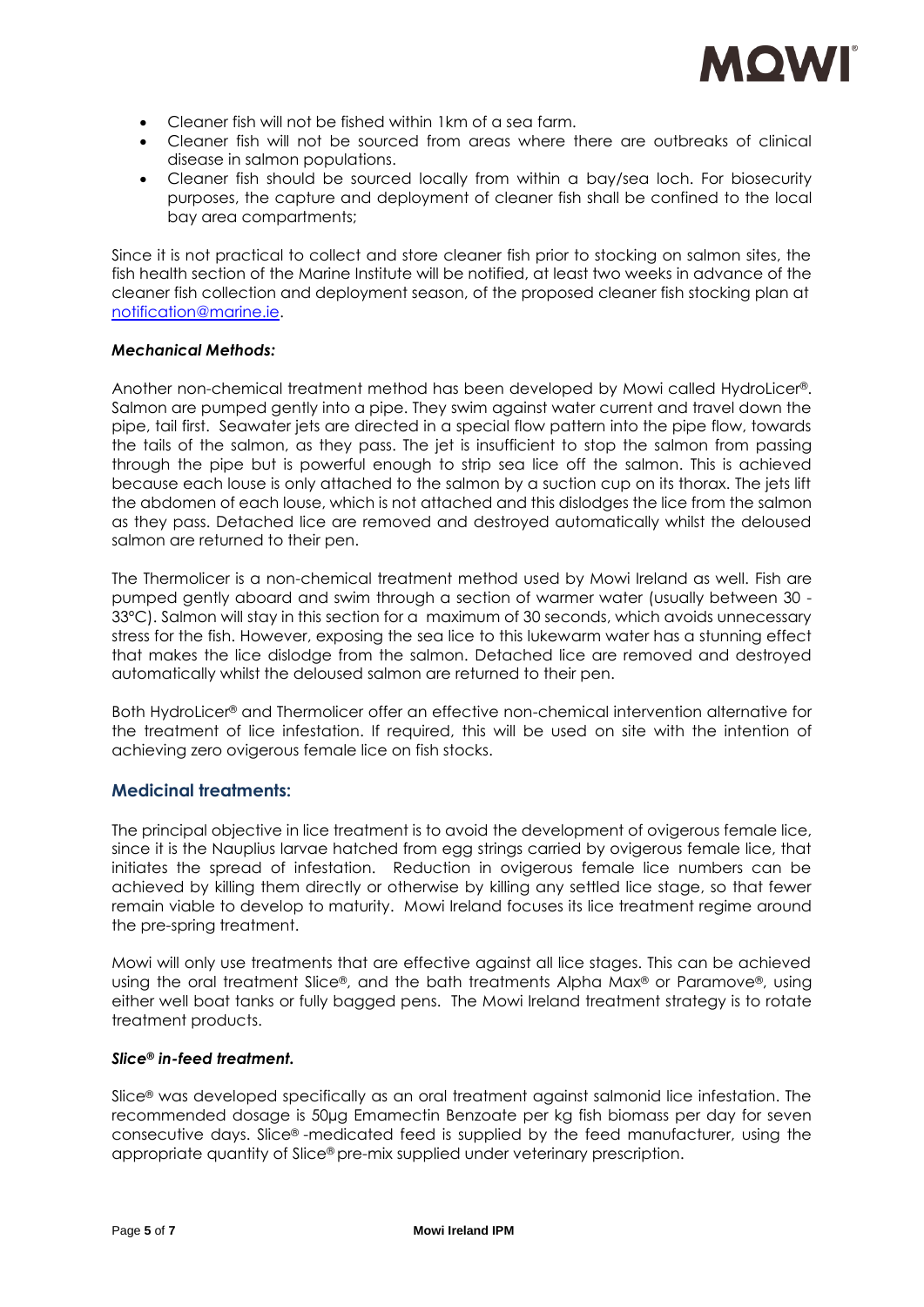

If required, Mowi Ireland shall apply one Slice® treatment to stocks in the spring of the first input year. This will at latest be applied in May.

#### *Alpha Max® bath treatment.*

Alpha Max® active ingredient is the synthetic pyrethroid, Deltamethrin. Pyrethroids are a group of natural and synthetic chemicals which act on insects and related organisms (such as sea lice) by blocking neural transmission pathways. Deltamethrin does not bio accumulate in fish and, if released into the environment, less than 10% persists (and this part is widely dispersed) after 10 days. Its half- life in sediments under treated fish pens has been found to be 140 days, with 90% biodegraded by 12 months. Mowi Ireland use enclosed well boat tanks for Alpha Max® treatments.

Treatment dosage is 0.2ml Alpha Max®, equivalent to 2 $\mu$ gm of Deltamethrin) per m<sup>3</sup> seawater in the well tank for 40-45 minutes.

#### *Paramove® (H2O2) bath treatment.*

The active ingredient in Paramove® is Hydrogen peroxide (50%). A treatment is carried out either in well boat tanks or in lifted, fully bagged pens, in rotation with the other available treatments. Hydrogen peroxide is a powerful oxidising agent which kills pre-adult and adult lice by the formation of gas bubbles on and within the organisms. As with other lice medicines, H<sub>2</sub>O<sub>2</sub> must be used with care, in rotation with other treatments.

Dosage is 1,500ppm H<sub>2</sub>O<sub>2</sub> for 12 to 15 minutes, starting once the full dose has been released into the well. One advantage of  $H_2O_2$  use is that its breakdown products are oxygen and water, which have no environmental impact.

#### **Treatment planning:**

Mowi Ireland shall focus its lice treatment regime around the pre-spring treatment. During the months of January to May, numbers of ovigerous female and total *Lepeophtheirus salmonis* will be maintained as close to zero as possible using cleaner fish and appropriate treatments where necessary.

## **Rotation of Treatment Products:**

In order to reduce the risk of resistance development by sea lice to lice pharmaceuticals it is imperative that the limited number of treatment products is rotated in use. Mowi Ireland rotation rules are as follows;

- Where there is more than one chemical class available, there will be no more than 2 consecutive treatments with the same chemical class or product on the same site
- Following 2 consecutive treatments with the same chemical class/product then an alternative chemical class/product will be used on the same site, even with a break of several months (due to fallowing and/or a new generation being stocked)
- Treatments with products having shown resistance will not resume until sensitivity is restored
- Resistance bioassays will be conducted
	- If there are indications of reduced sensitivity to a particular product after any single treatment
	- If more than 2 consecutive treatments are planned
	- If resistance to another product/chemical class exists
	- to document restoration of sensitivity